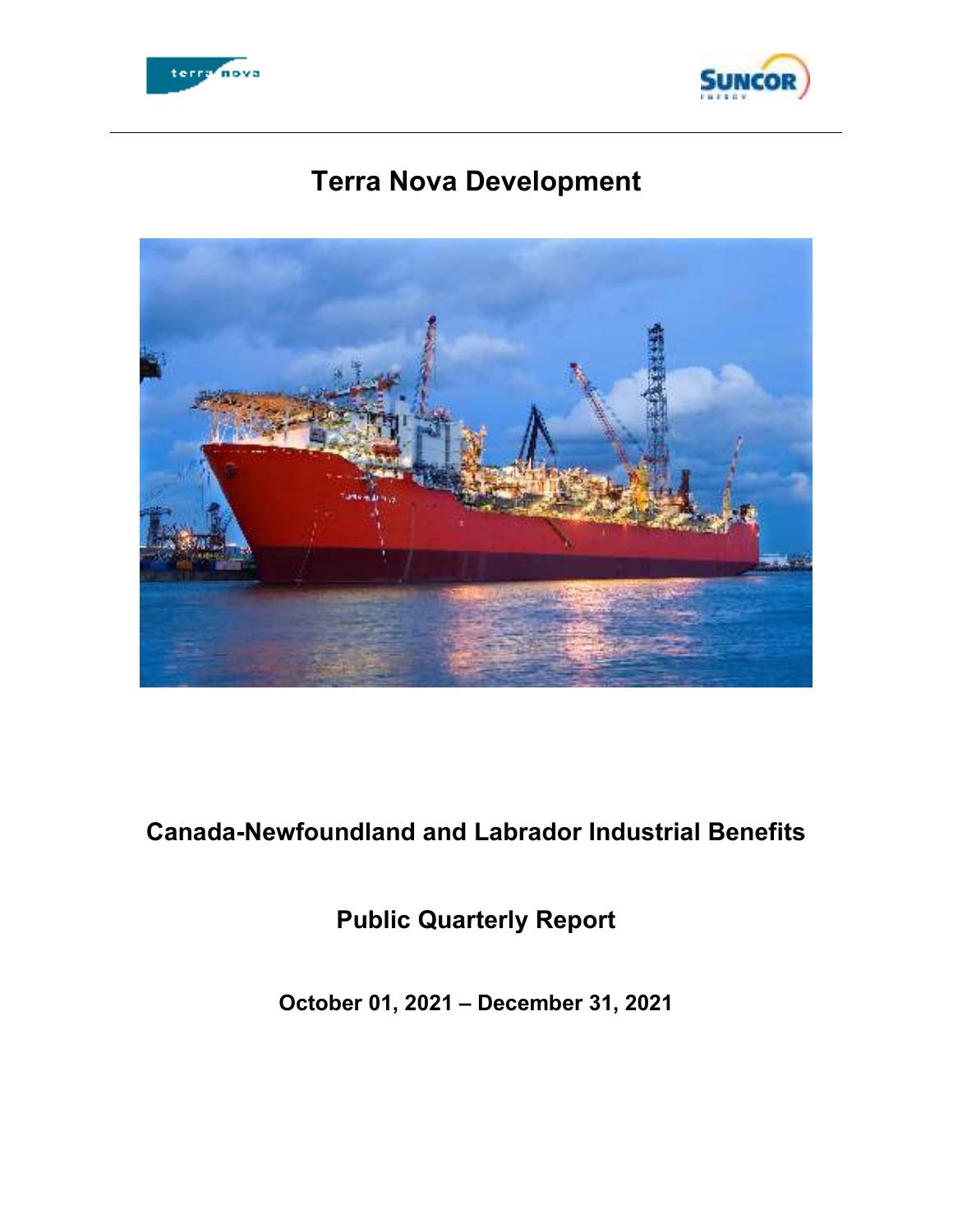# Table of Contents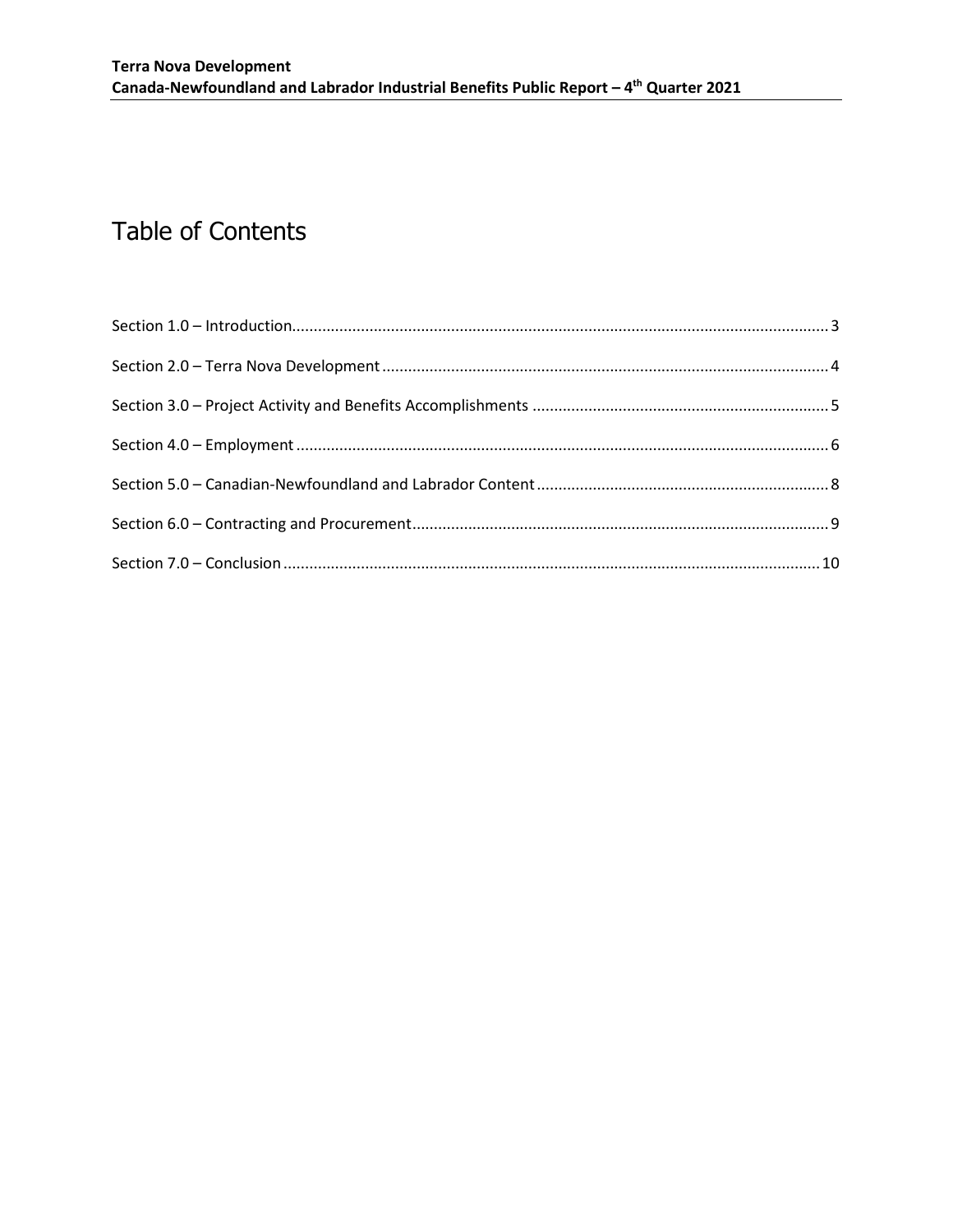#### **Section 1.0 – Introduction**

 Suncor is one of the world's largest integrated energy companies. As stewards of valuable natural resources, Suncor has the opportunity – and the responsibility – to help build a better future. The goal of creating shared value and benefit for all involved is obtained by supporting resilience, skill development and social well-being in the surrounding communities. Guided by a strategy focused on targeted investments, there is an aim to help communities grow, thrive and become sustainable. The belief that Suncor can be an effective partner in supporting sustainable, resilient communities by leveraging strengths as an integrated energy company is supported by investing in 5 (five) key areas:

- strengthening communities by cultivating community leaders,
- supporting building skills and knowledge for the current and future workforces,
- fostering the ability to think creatively through inspiring innovation,
- building employee and volunteer capability by engaging citizens in community activities, and
- engaging employees and communities in collaborating on our energy future.

 Practicing a triple bottom-line approach to sustainability, Suncor is constantly looking for new opportunities to improve environmental performance, while maximizing economic and social benefit. The three criteria are connected. For example, through technology breakthroughs and process improvements, Suncor has opportunity to reduce environmental impact and make a difference to communities, while at the same time contributing to the bottom line through things like higher production or reduced costs. Responsible development has always been fundamental to Suncor. Innovations on the East Coast, such as the Hydrocarbon Blanket Gas and Recovery System, have received nationwide attention and showcase our commitment to developing a sustainable energy future.

 The quest to create energy for a better world is the core principle at Suncor. As much as it relates to the business and the products which are produced and sold, creating energy for a better world is also about the people and the spirit that lives at the heart of the company. It's a deep commitment to making a difference not only in the business, but in the communities, the county, and the world.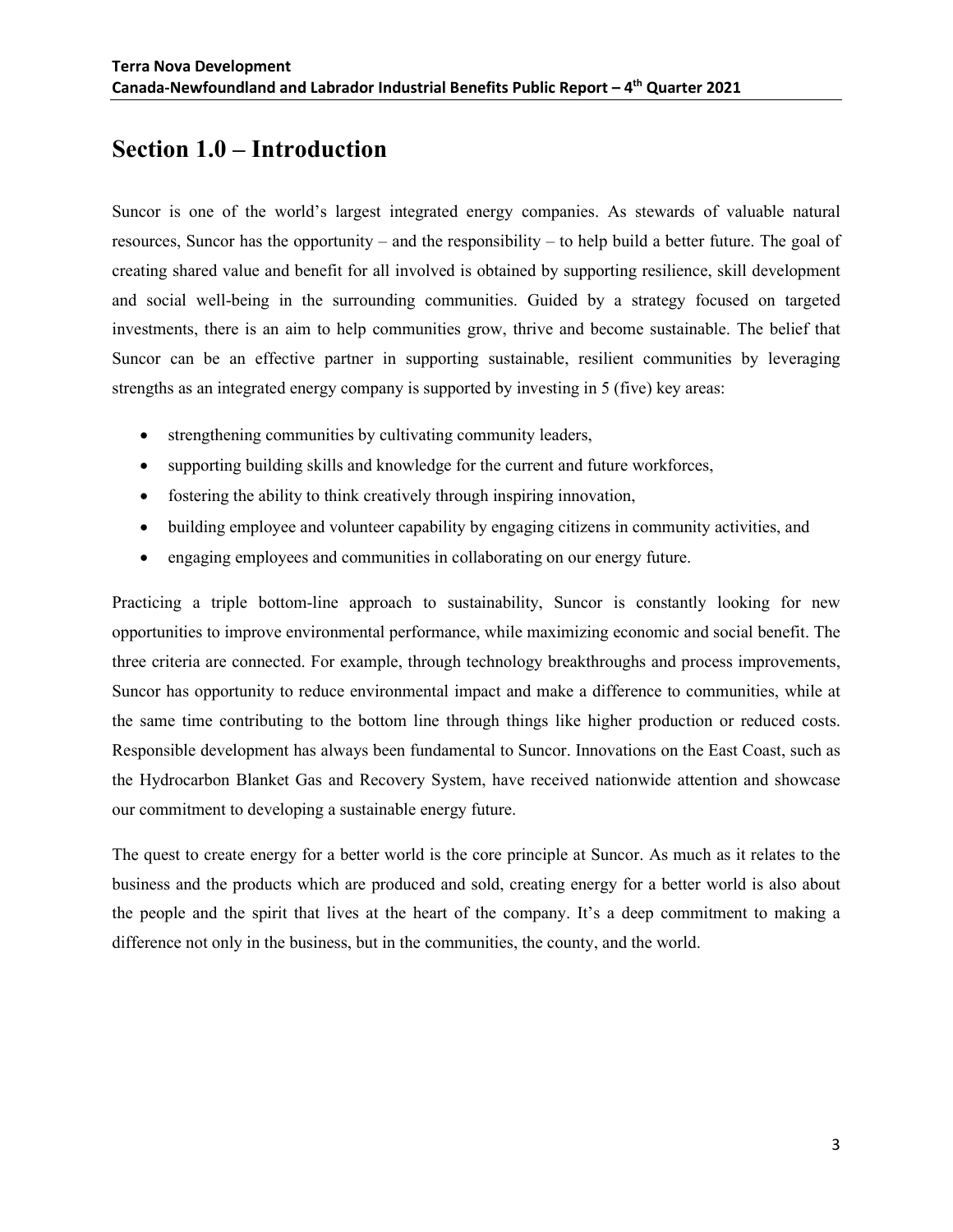### **Section 2.0 – Terra Nova Development**

 The Terra Nova Oil Field is situated on the Grand Banks, about 350 kilometers east-southeast of St. John's, Newfoundland, and 35 kilometers southeast of the Hibernia Oil Field. The Terra Nova field is comprised of a combination of producing wells, as well as water injection and gas injection wells, and delivers production from the Graben, East Flank and Far East blocks.

 Discovered in 1984, the field was the second to be developed off Newfoundland. Production from the field began in 2002, through the use of a Floating, Production, Storage and Offloading (FPSO) vessel. This was the first development in North America to use FPSO technology in a harsh weather environment.

environment.<br>The FPSO is a ship-shaped vessel which has integrated oil storage capability from which oil is offloaded into a shuttle tanker. The storage capacity of the Terra Nova FPSO is 960,000 barrels of oil with accommodations for up to 120 personnel while producing. The vessel is 292.2 meters long, 45.5 meters wide and stands higher than 18 storeys. Terra Nova pre-production capital expenditures were approximately \$2.8 billion. The FPSO arrived in field on August 21, 2001 and produced first oil in January 2002.

 Suncor Energy, as operator of Terra Nova, is committed to enhancing opportunities for the people of the province through participation in the Terra Nova Development. A lasting economic legacy is being created for the province through Suncor's recruitment and training of local talent, its provision of full and fair opportunity to local businesses, and by giving first consideration to locally produced goods and services within the Province, where those goods and services are deemed competitive.

 The following represents Suncor's Industrial Benefits Public Report for the fourth quarter ending December 31, 2021. This fourth quarter public report provides a summary of activities related to the production phase of the Terra Nova project carried out by Suncor and its major sub-contractors.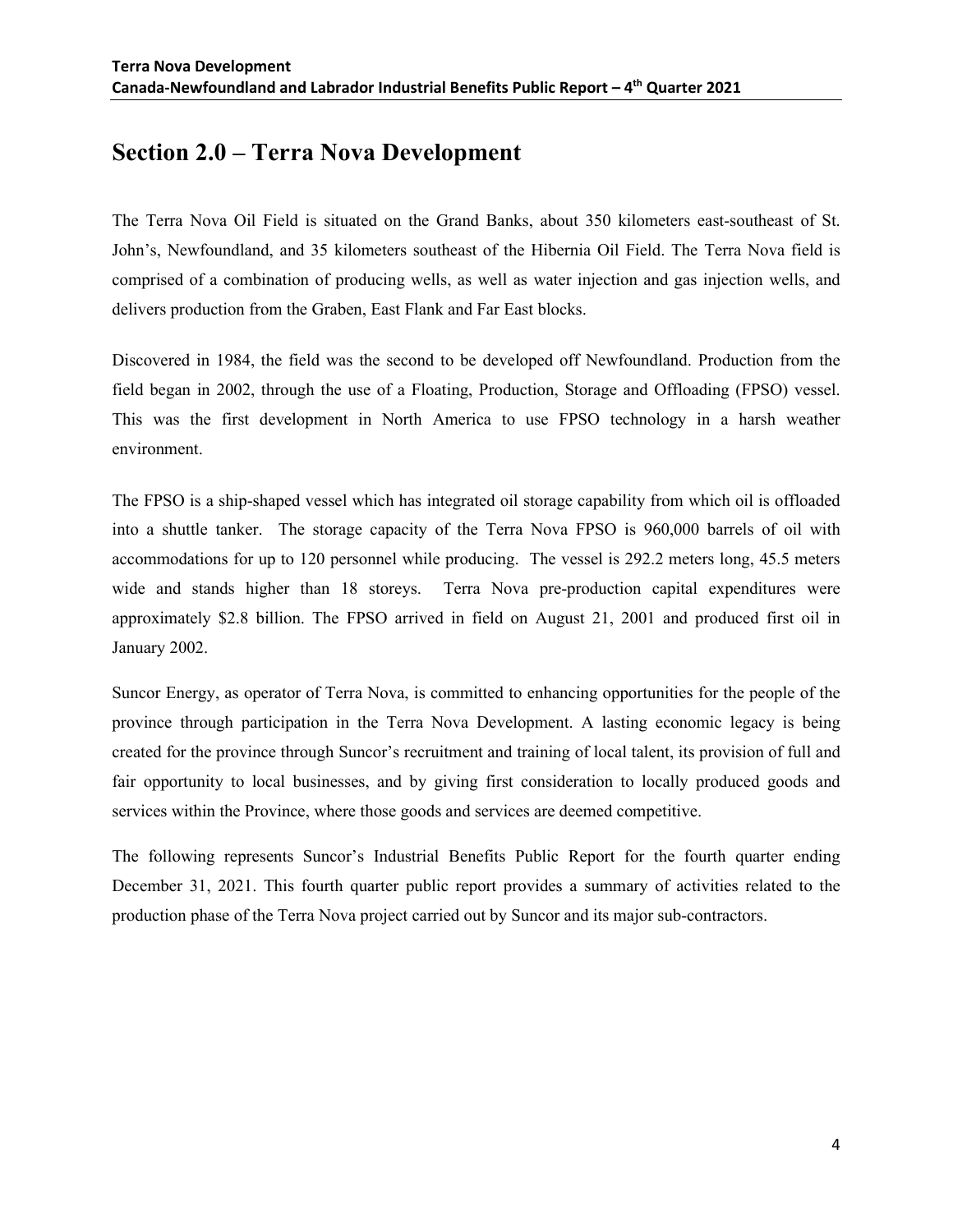# **Section 3.0 – Project Activity and Benefits Accomplishments**

 Suncor achieved a number of milestones during the fourth quarter of 2021. Some of these highlights and achievements include:

- Operational and capital expenditures for the Terra Nova project totaled approximately \$59.4 million, 87% of which was spent in Newfoundland and Labrador (NL) and the other provinces and territories of Canada.
	- o 74% was spent in NL
	- o 13% was spent in the other provinces and territories of Canada
- A total of 1064 purchase orders valued at \$27.8 million were issued 983 of which were awarded to vendors with a NL location or another Canadian location. Approximately \$25.4 million (91%) was spent in Canada including NL.
	- o \$19.7 million in purchase orders awarded to NL locations (71%), and
	- o \$5.7 million in purchase orders awarded to other Canadian locations (20%).
- A total of 800 people were working on the Terra Nova project at the end of December 31, 2021, of which 94% (752) were residents of Canada including NL.
	- o 720 or approximately 90% were residents of Newfoundland and Labrador
	- o 32 or approximately 4% were residents of other Canadian provinces or territories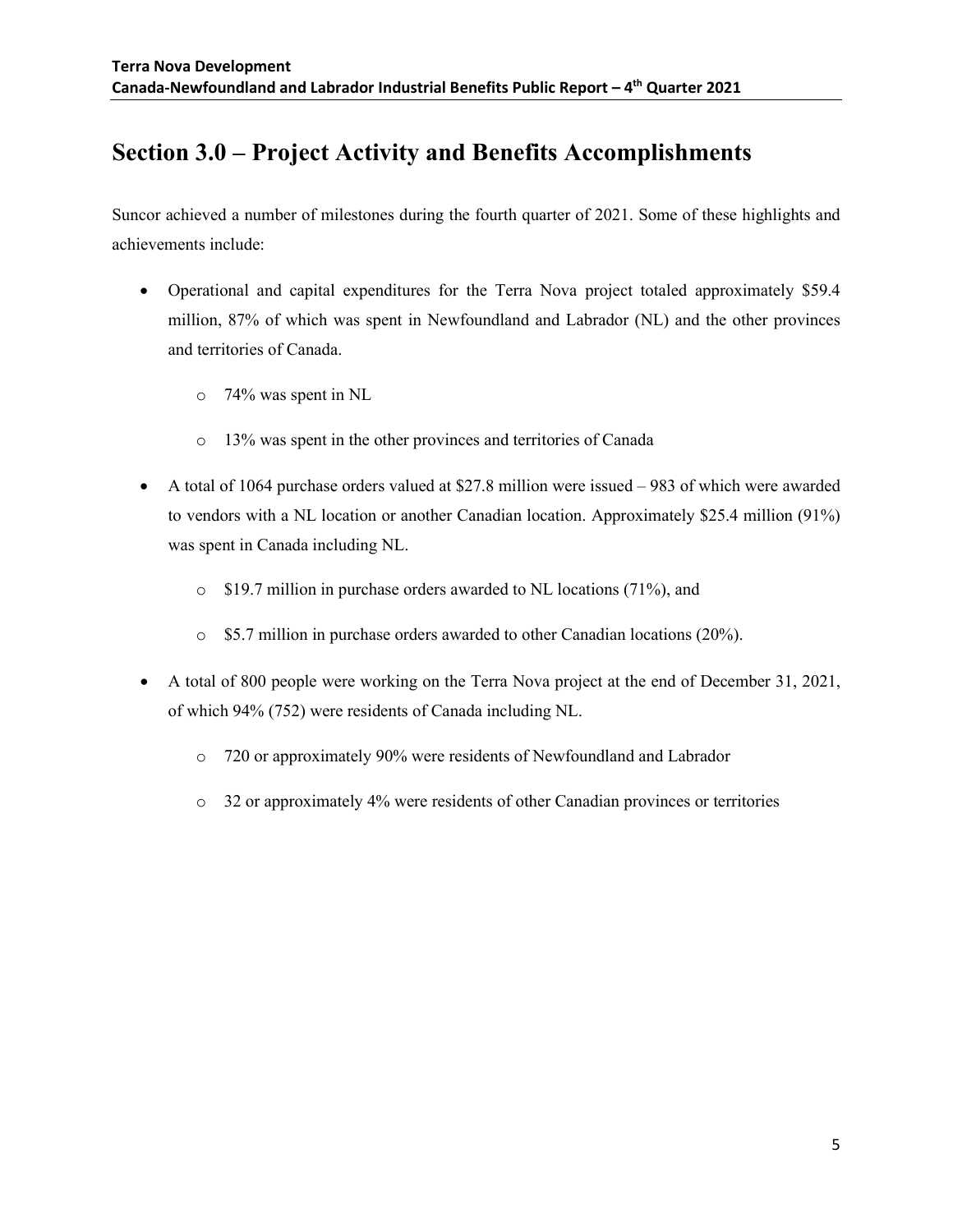#### **Section 4.0 – Employment**

 As of December 31, 2021, a total of 800 people were working on the Terra Nova development. Of the 800 total, 720 or approximately 90% were residents of NL, while another 32 or approximately 4% were residents of other regions of Canada at the time of hiring (Table 3.1). Of the Newfoundland and Labrador residents, 551 employees worked onshore, and 159 worked offshore. Of the residents from other Canadian provinces and territories, 29 worked onshore, two worked offshore and two residents worked outside of NL (Table 3.2).

| Table 3.1 - Total Employment Summary<br><b>Terra Nova Project</b><br>(Q4, 2021) |                                            |                          |                        |  |  |  |
|---------------------------------------------------------------------------------|--------------------------------------------|--------------------------|------------------------|--|--|--|
| Direct Employment<br>(Total Number of Persons)                                  | Newfoundland and Labrador<br>Residents (%) | Other Canadians (OC) (%) | Non-Canadians (NC) (%) |  |  |  |
| 800                                                                             | 90%                                        | 4%                       | 6%                     |  |  |  |

| Table 3.2 - Employment Summary by Location<br><b>Terra Nova Project</b><br>(Q4, 2021) |                         |                                |     |        |        |       |
|---------------------------------------------------------------------------------------|-------------------------|--------------------------------|-----|--------|--------|-------|
|                                                                                       |                         | <b>Total Number of Persons</b> |     |        |        |       |
| Location                                                                              | <b>Residency Status</b> |                                |     | Gender |        | Total |
|                                                                                       | <b>NL</b>               | OC.                            | NC. | Male   | Female |       |
| <b>Onshore</b>                                                                        | 551                     | 159                            | 10  | 589    | 131    | 720   |
| <b>Offshore</b>                                                                       | 28                      | $\overline{2}$                 | 2   | 29     | 3      | 32    |
| <b>Other</b>                                                                          | 14                      | 0                              | 34  | 45     | 3      | 48    |
|                                                                                       |                         |                                |     |        | Total: | 800   |

 Of the 800 employees supporting the Terra Nova development, 633 were male and 137 were female or approximately 17% of the total workforce (Table 3.3). Table 3.3 also breaks down the employment summary by discipline, which includes management, administration, engineers, technicians, professionals, skilled trades workers, labour workers, students and others that do not fit one of these categories. The discipline that is the most male dominant is the skilled trades category at 95% male, while the discipline that is the most female-dominated is administration at 82% female.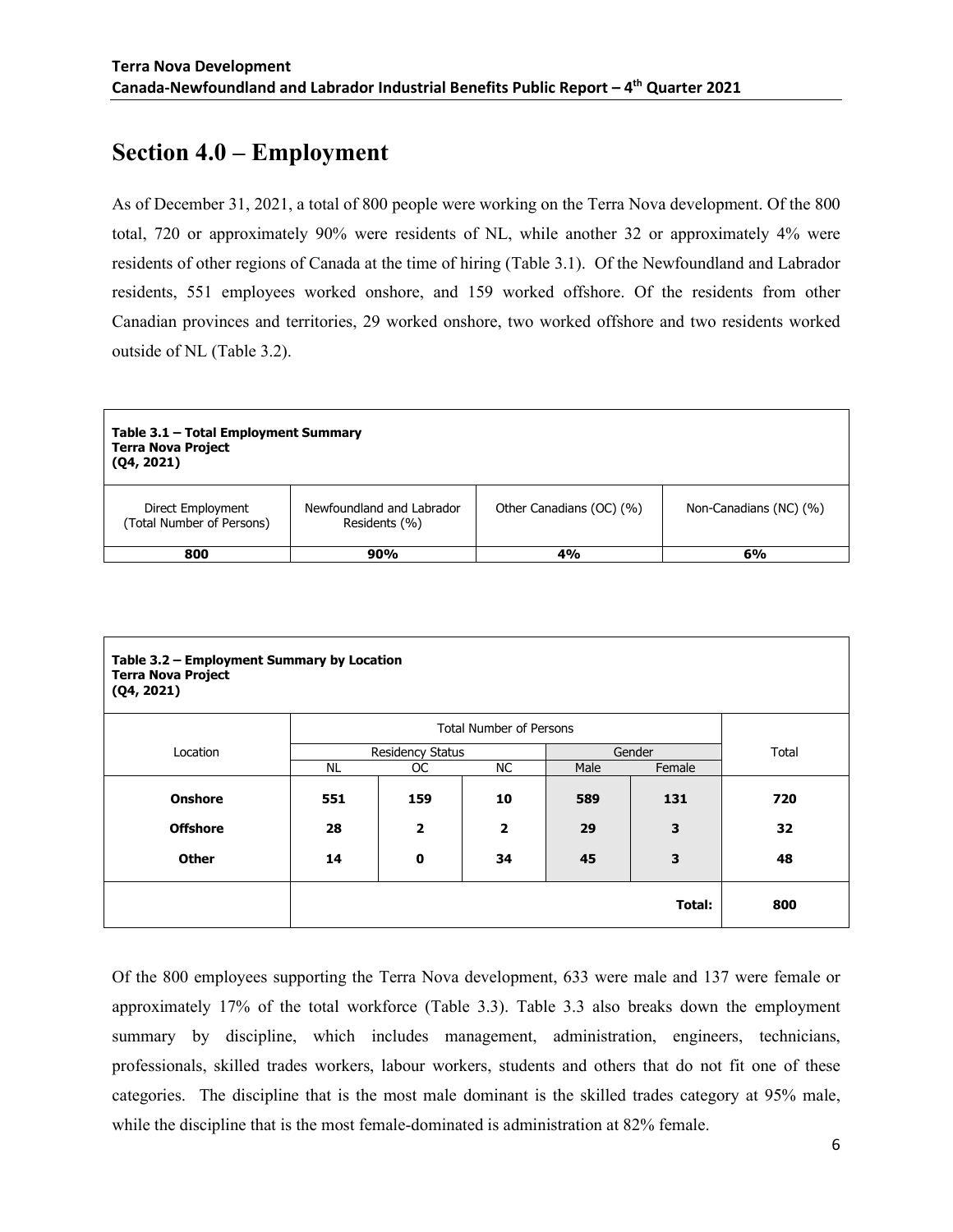| Table 3.3 - Employment Summary by Discipline<br><b>Terra Nova Project</b><br>(Q4, 2021) |      |               |              |           |                                |
|-----------------------------------------------------------------------------------------|------|---------------|--------------|-----------|--------------------------------|
| Number of Persons                                                                       |      |               |              |           |                                |
| Discipline                                                                              | Male | $\frac{0}{0}$ | Female       | $\%$      | <b>Total Number of Persons</b> |
| <b>Management</b>                                                                       | 72   | 89%           | 9            | 11%       | 81                             |
| <b>Administration</b>                                                                   | 9    | 18%           | 41           | 82%       | 50                             |
| <b>Engineers</b>                                                                        | 107  | 84%           | 20           | 16%       | 127                            |
| <b>Technicians</b>                                                                      | 113  | 90%           | 13           | 10%       | 126                            |
| <b>Professionals</b>                                                                    | 49   | 65%           | 26           | 35%       | 75                             |
| <b>Skilled Trades</b>                                                                   | 259  | 95%           | 14           | <b>5%</b> | 273                            |
| Labour                                                                                  | 23   | 70%           | 10           | 30%       | 33                             |
| <b>Students</b>                                                                         | 3    | 75%           | $\mathbf{1}$ | 25%       | $\overline{\mathbf{4}}$        |
| <b>Other</b>                                                                            | 28   | 90%           | 3            | 10%       | 31                             |
| <b>Totals:</b>                                                                          | 663  |               | 137          |           | 800                            |

Notes:

1. Disciplines are based on the following National Occupational Classification (NOC) Codes:

**Management** includes: Senior Managers as well as Middle & Other Managers

**Administration** includes: Administrative & Sr. Clerical Personnel as well as Clerical Personnel

**Engineers** includes: only those in that NOC Code

**Technicians** includes: Semi-professionals & Technicians

**Professionals** includes: only those in that NOC Code

**Skilled Trades** includes: Skilled Crafts & Trades as well as Skilled Trades & Service

**Labour** includes: Semi-Skilled Manual Workers, Other Manual Workers as well as Intermediate Sales & Service

 2. **Students** includes: any student enrolled at a recognized educational institution or accredited academic program and includes both graduate and undergraduate students, cadets or any other student.

3. **Other** includes: marine crew and positions that do not fit into any of the other disciplines.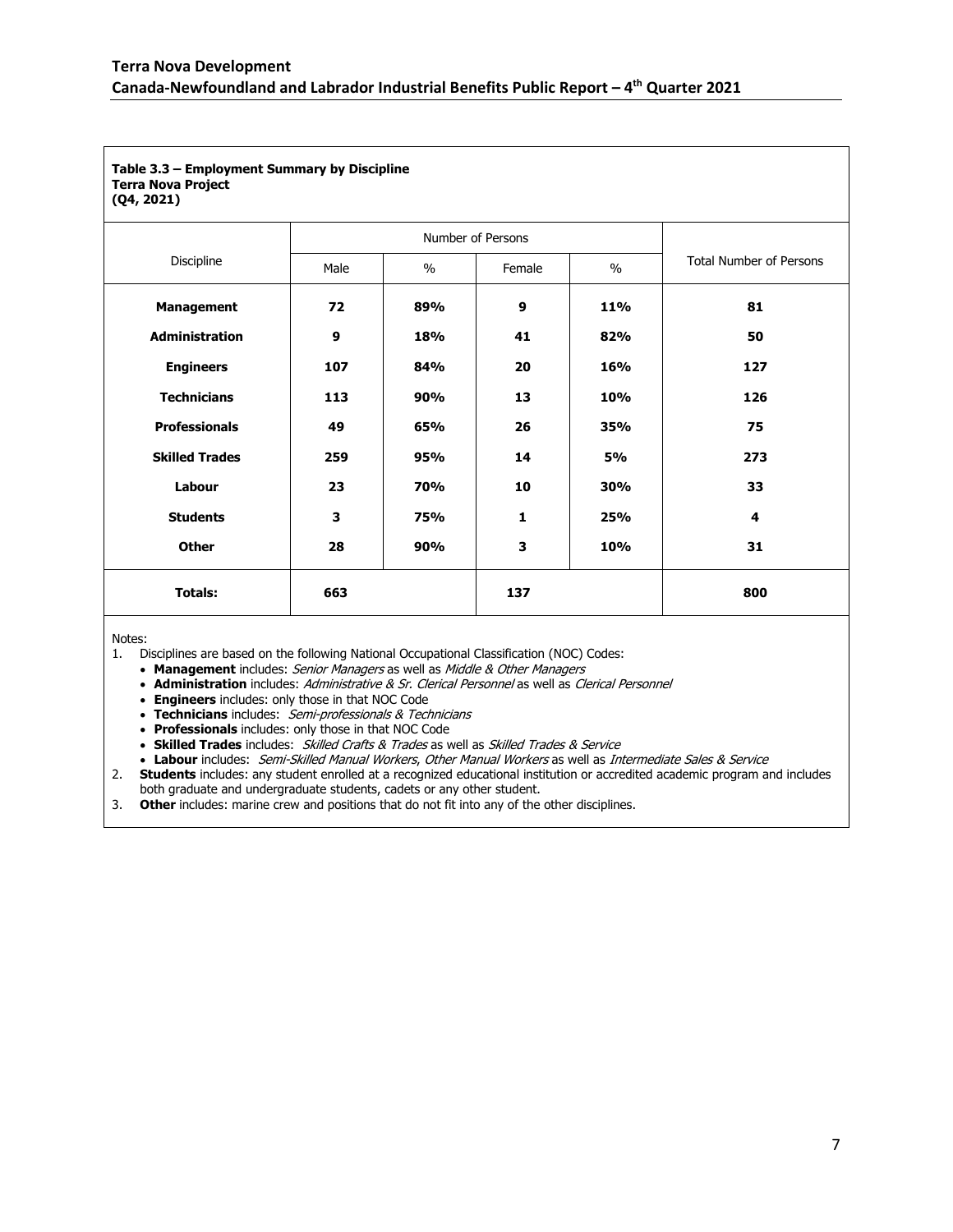# **Section 5.0 – Canadian-Newfoundland and Labrador Content**

 The following table is intended to reflect the benefit distribution from Terra Nova cash expenditures. Table 4.1 summarizes the content distribution of operating and capital cash expenditures for the period, by Newfoundland and Labrador, other Canadian, and non-Canadian spending.

| Table 4.1 - Canadian-Newfoundland and Labrador Content<br><b>Terra Nova Project - Operating and Capital Cash Expenditures</b><br>(Q4, 2021) |                                  |                       |                     |  |  |
|---------------------------------------------------------------------------------------------------------------------------------------------|----------------------------------|-----------------------|---------------------|--|--|
|                                                                                                                                             | Content                          |                       |                     |  |  |
| <b>Reporting Period</b>                                                                                                                     | Newfoundland and Labrador<br>(%) | Other Canadian<br>(%) | Non-Canadian<br>(%) |  |  |
| <b>This Quarter:</b>                                                                                                                        | <b>74%</b>                       | 13%                   | 13%                 |  |  |
| Year to Date (YTD):                                                                                                                         | 67%                              | 16%                   | 17%                 |  |  |
| <b>Project Cumulative (since</b><br>production started in 2002):                                                                            | 56%                              | 16%                   | 28%                 |  |  |

 The expenditure content percentages for the fourth quarter ending December 31, 2021 were 74%, 13% and 13% for Newfoundland and Labrador, other Canadian, and non-Canadian spending, respectively.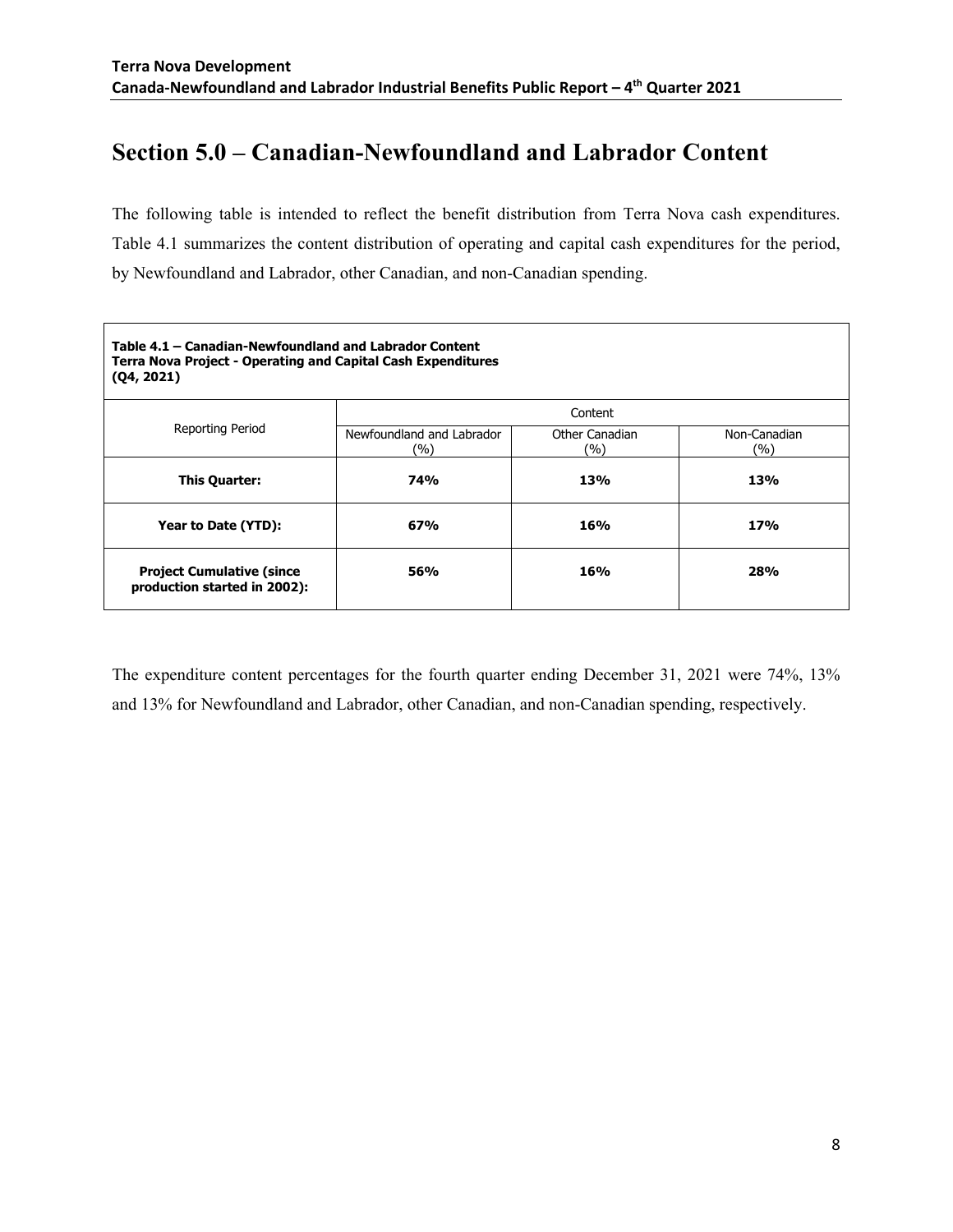# **Section 6.0 – Contracting and Procurement**

One (1) new contract was awarded during the period October 01, 2021 to December 31, 2021.

| Table $5.1$ – New Contracting Activity<br><b>Terra Nova Project</b><br>(Q4, 2021) |                              |                                                               |
|-----------------------------------------------------------------------------------|------------------------------|---------------------------------------------------------------|
| Description                                                                       | Contractor                   | Contractor Location<br>(NL, Other Canadian, Non-<br>Canadian) |
| Escort / Tow / Supply Vessel                                                      | Maersk Supply Service Canada | NL                                                            |

 A total of 1064 purchase orders with a cumulative value of approximately \$27.8 million were awarded during the fourth quarter of 2021. Approximately \$25.4 million, (91%) was spent in Canada including NL. Figure 5.1 summarizes the distribution of spend associated with all purchase orders across locations.



#### **Figure 5.1 - Purchase Orders (Percentage of Participation on a Value Basis)**